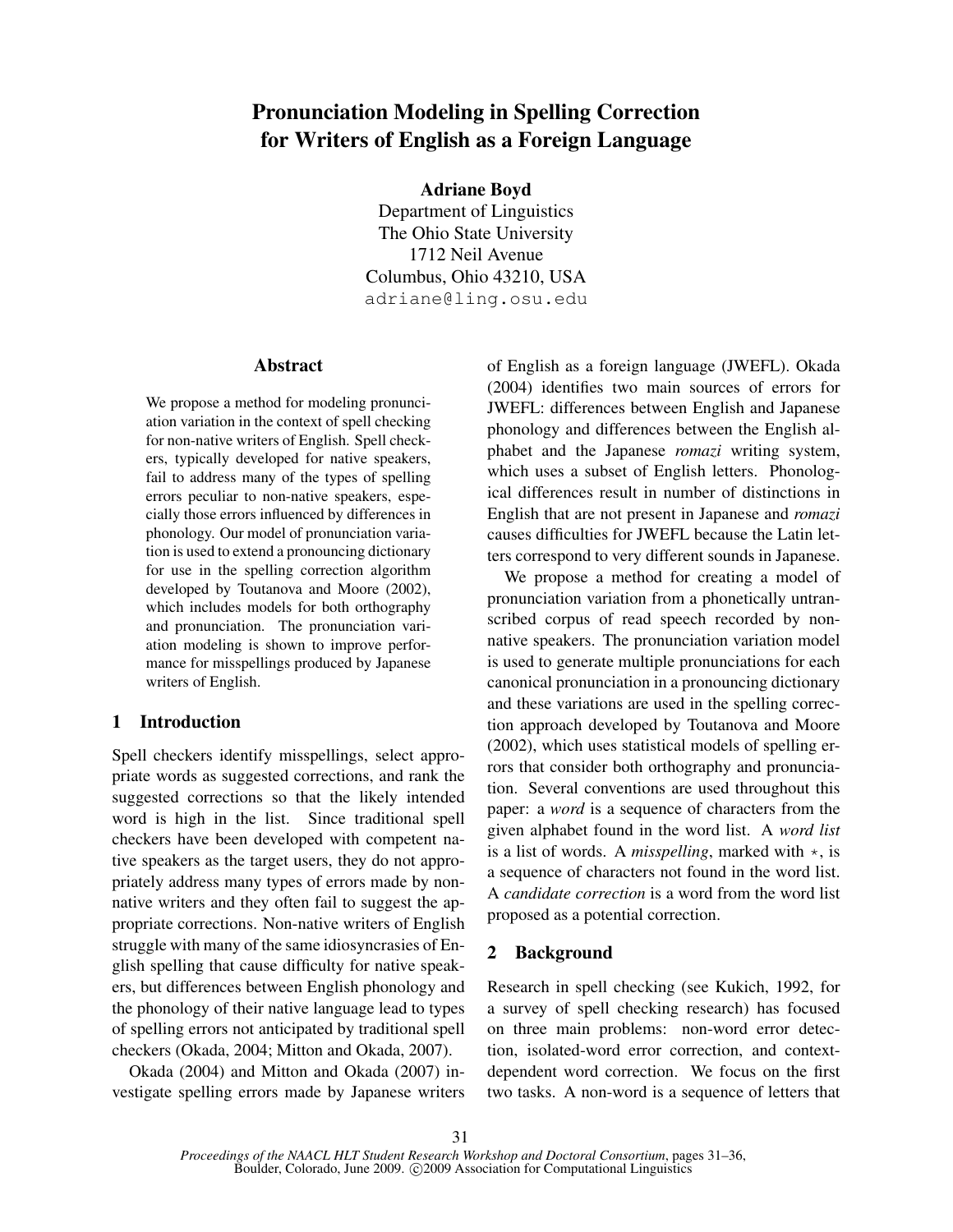is not a possible word in the language in any context, e.g., English \*thier. Once a sequence of letters has been determined to be a non-word, isolatedword error correction is the process of determining the appropriate word to substitute for the non-word.

Given a sequence of letters, there are thus two main subtasks: 1) determine whether this is a nonword, 2) if so, select and rank candidate words as potential corrections to present to the writer. The first subtask can be accomplished by searching for the sequence of letters in a word list. The second subtask can be stated as follows (Brill and Moore, 2000): Given an alphabet  $\Sigma$ , a word list D of strings  $\in \Sigma^*$ , and a string  $r \notin D$  and  $\in \Sigma^*$ , find  $w \in D$ such that  $w$  is the most likely correction. Minimum edit distance is used to select the most likely candidate corrections. The general idea is that a minimum number of edit operations such as insertion and substitution are needed to convert the misspelling into a word. Words requiring the smallest numbers of edit operations are selected as the candidate corrections.

## 2.1 Edit Operations and Edit Weights

In recent spelling correction approaches, edit operations have been extended beyond single character edits and the methods for calculating edit operation weights have become more sophisticated. The spelling error model proposed by Brill and Moore (2000) allows generic string edit operations up to a certain length. Each edit operation also has an associated probability that improves the ranking of candidate corrections by modeling how likely particular edits are. Brill and Moore (2000) estimate the probability of each edit from a corpus of spelling errors. Toutanova and Moore (2002) extend Brill and Moore (2000) to consider edits over both letter sequences and sequences of phones in the pronunciations of the word and misspelling. They show that including pronunciation information improves performance as compared to Brill and Moore (2000).

#### 2.2 Noisy Channel Spelling Correction

The spelling correction models from Brill and Moore (2000) and Toutanova and Moore (2002) use the noisy channel model approach to determine the types and weights of edit operations. The idea behind this approach is that a writer starts out with the intended word  $w$  in mind, but as it is being written the word passes through a noisy channel resulting in the observed non-word  $r$ . In order to determine how likely a candidate correction is, the spelling correction model determines the probability that the word  $w$  was the intended word given the misspelling r:  $P(w|r)$ . To find the best correction, the word w is found for which  $P(w|r)$  is maximized:  $argmax_w P(w|r)$ . Applying Bayes' Rule and discarding the normalizing constant  $P(r)$  gives the correction model:

$$
argmax_{w} P(w|r) = argmax_{w} P(w)P(r|w)
$$

 $P(w)$ , how probable the word w is overall, and  $P(r|w)$ , how probable it is for a writer intending to write  $w$  to output  $r$ , can be estimated from corpora containing misspellings. In the following experiments,  $P(w)$  is assumed be equal for all words to focus this work on estimating the error model  $P(r|w)$ for JWEFL.<sup>1</sup>

Brill and Moore (2000) allow all edit operations  $\alpha \to \beta$  where  $\Sigma$  is the alphabet and  $\alpha, \beta \in \Sigma^*$ , with a constraint on the length of  $\alpha$  and  $\beta$ . In order to consider all ways that a word  $w$  may generate  $r$  with the possibility that any, possibly empty, substring  $\alpha$ of w becomes any, possibly empty, substring  $\beta$  of  $r$ , it is necessary to consider all ways that  $w$  and  $r$ may be partitioned into substrings. This error model over letters, called  $P<sub>L</sub>$ , is approximated by Brill and Moore (2000) as shown in Figure 1 by considering only the pair of partitions of  $w$  and  $r$  with the maximum product of the probabilities of individual substitutions.  $Part(w)$  is all possible partitions of w,  $|R|$  is number of segments in a particular partition, and  $R_i$  is the  $i^{th}$  segment of the partition.

The parameters for  $P_L(r|w)$  are estimated from a corpus of pairs of misspellings and target words. The method, which is described in detail in Brill and Moore (2000), involves aligning the letters in pairs of words and misspellings, expanding each alignment with up to  $N$  neighboring alignments, and calculating the probability of each  $\alpha \rightarrow \beta$  alignment. Since we will be using a training corpus that consists solely of pairs of misspellings and words (see section 3), we would have lower probabilities for

<sup>&</sup>lt;sup>1</sup>Of course,  $P(w)$  is not equal for all words, but it is not possible to estimate it from the available training corpus, the Atsuo-Henry Corpus (Okada, 2004), because it contains only pairs of words and misspellings for around 1,000 target words.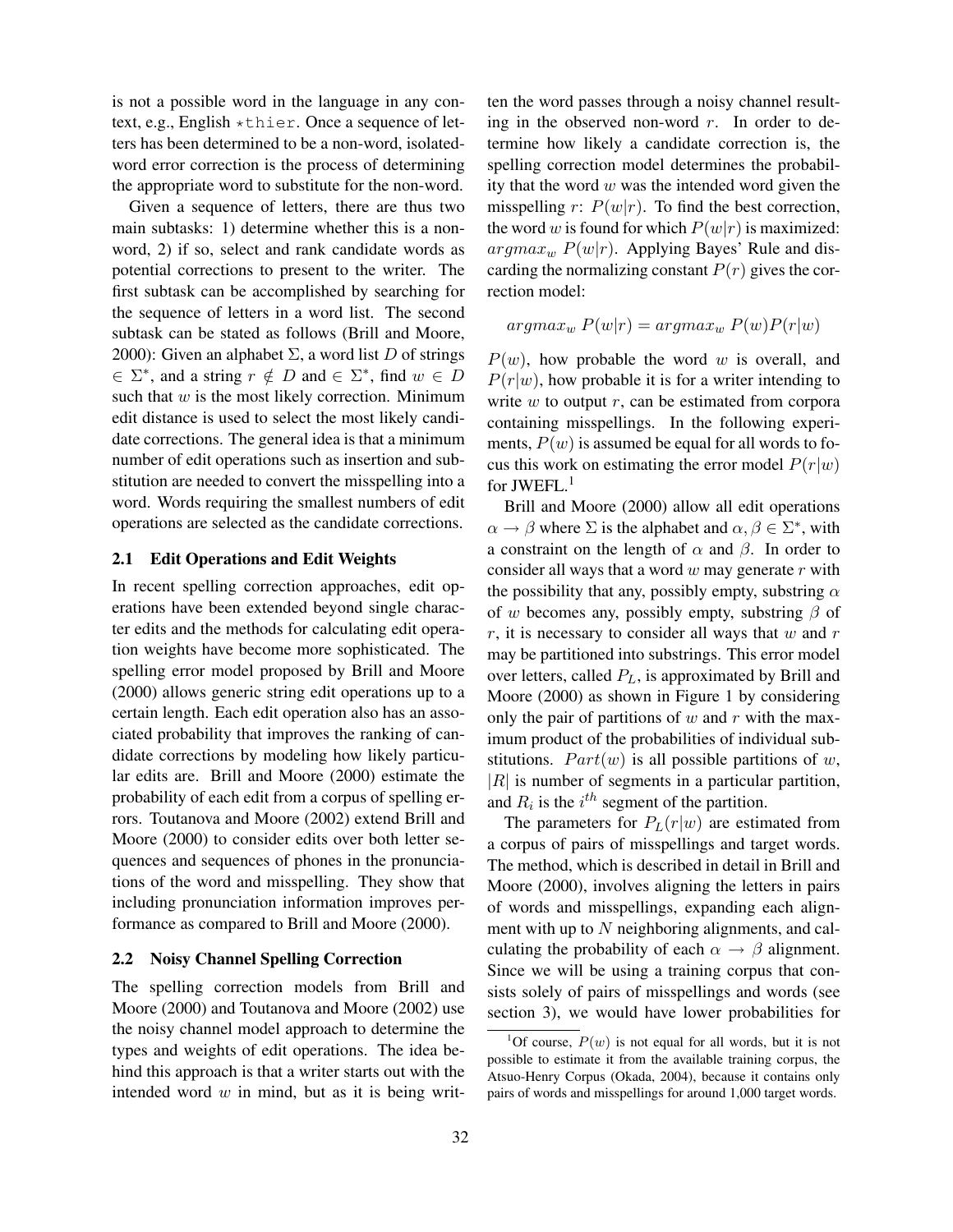$$
P_L(r|w) \approx max_{R \in Part(r), T \in Part(w)} \prod_{i=1}^{|R|} P(R_i \to T_i)
$$

$$
P_{PHL}(r|w) \approx \sum_{pron_w} \frac{1}{|pron_w|} \max_{pron_r} P_{PH}(pron_w|pron_r) P(pron_r|r)
$$

Figure 1: Approximations of  $P_L$  from Brill and Moore (2000) and  $P_{PHL}$  from Toutanova and Moore (2002)

 $\alpha \rightarrow \alpha$  than would be found in a corpus with misspellings observed in context with correct words. To compensate, we approximate  $P(\alpha \rightarrow \alpha)$  by assigning it a minimum probability  $m$ :

$$
P(\alpha \to \beta) = \begin{cases} m + (1 - m) \frac{count(\alpha \to \beta)}{count(\alpha)} & \text{if } \alpha = \beta \\ (1 - m) \frac{count(\alpha \to \beta)}{count(\alpha)} & \text{if } \alpha \neq \beta \end{cases}
$$

## 2.2.1 Extending to Pronunciation

Toutanova and Moore (2002) describe an extension to Brill and Moore (2000) where the same noisy channel error model is used to model phone sequences instead of letter sequences. Instead of the word  $w$  and the non-word  $r$ , the error model considers the pronunciation of the non-word  $r$ ,  $pron_r$ , and the pronunciation of the word  $w$ ,  $pron_w$ . The error model over phone sequences, called  $P_{PH}$ , is just like  $P<sub>L</sub>$  shown in Figure 1 except that r and w are replaced with their pronunciations. The model is trained like  $P<sub>L</sub>$  using alignments between phones.

Since a spelling correction model needs to rank candidate words rather than candidate pronunciations, Toutanova and Moore (2002) derive an error model that determines the probability that a word  $w$  was spelled as the non-word  $r$  based on their pronunciations. Their approximation of this model, called  $P_{PHL}$ , is also shown in Figure 1.  $P_{PH}(pron_w|pron_r)$  is the phone error model described above and  $P(pron_r|r)$  is provided by the letter-to-phone model described below.

## 2.3 Letter-To-Phone Model

A letter-to-phone (LTP) model is needed to predict the pronunciation of misspellings for  $P_{PHL}$ , since they are not found in a pronouncing dictionary. Like Toutanova and Moore (2002), we use the n-gram LTP model from Fisher (1999) to predict these pronunciations. The n-gram LTP model predicts the pronunciation of each letter in a word considering up to four letters of context to the left and right. The most specific context found for each letter and its context in the training data is used to predict the pronunciation of a word. We extended the prediction step to consider the most probable phone for the top M most specific contexts.

We implemented the LTP algorithm and trained and evaluated it using pronunciations from CMU-DICT. A training corpus was created by pairing the words from the size 70 CMUDICT-filtered SCOWL word list (see section 3) with their pronunciations. This list of approximately 62,000 words was split into a training set with 80% of entries and a test set with the remaining 20%. We found that the best performance is seen when  $M = 3$ , giving 95.5% phone accuracy and 74.9% word accuracy.

## 2.4 Calculating Final Scores

For a misspelling  $r$  and a candidate correction  $w$ , the letter model  $P_L$  gives the probability that w was written as  $r$  due to the noisy channel taking into account only the orthography.  $P_{PH}$  does the same for the pronunciations of  $r$  and  $w$ , giving the probability that  $pron_w$  was output was  $pron_r$ . The pronunciation model  $P_{PHL}$  relates the pronunciations modeled by  $P_{PH}$  to the orthography in order to give the probability that  $r$  was written as  $w$  based on pronunciation.  $P_L$  and  $P_{PHL}$  are then combined as follows to calculate a score for each candidate correction.

 $S_{CMB}(r|w) = log P_L(r|w) + \lambda log P_{PHL}(r|w)$ 

#### 3 Resources and Data Preparation

Our spelling correction approach, which includes error models for both orthography and pronunciation (see section 2.2) and which considers pronunciation variation for JWEFL requires a number of resources: 1) spoken corpora of American English (TIMIT, TIMIT 1991) and Japanese English (ERJ, see below) are used to model pronunciation variation, 2) a pronunciation dictionary (CMUDICT, CMUDICT 1998) provides American English pronunciations for the target words, 3) a corpus of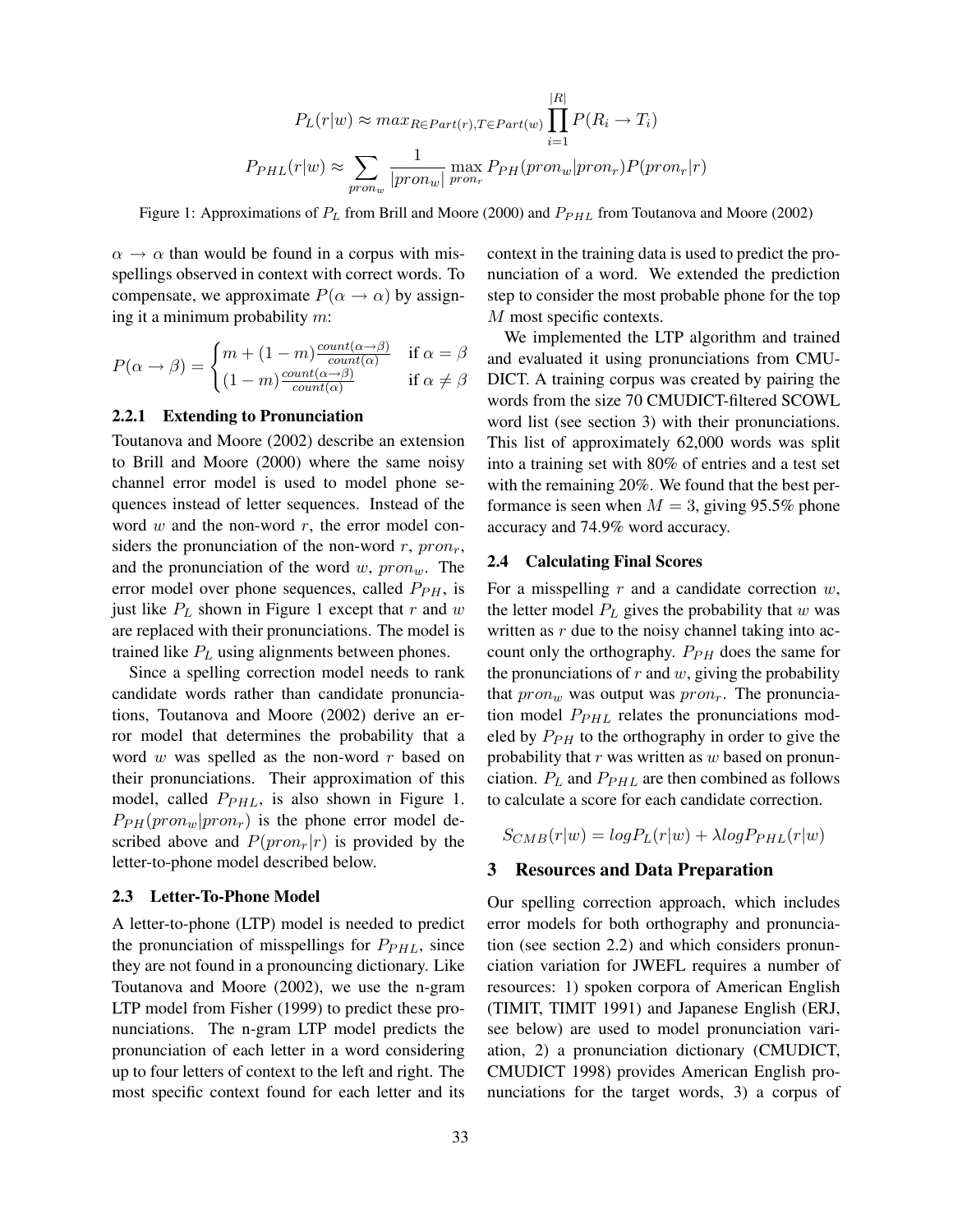spelling errors made by JWEFL (Atsuo-Henry Corpus, see below) is used to train spelling error models and test the spell checker's performance, and 4) Spell Checker Oriented Word Lists (SCOWL, see below) are adapted for our use.

The English Read by Japanese Corpus (Minematsu et al., 2002) consists of 70,000 prompts containing phonemic and prosodic cues recorded by 200 native Japanese speakers with varying English competence. See Minematsu et al. (2002) for details on the construction of the corpus.

The Atsuo-Henry Corpus (Okada, 2004) includes a corpus of spelling errors made by JWEFL that consists of a collection of spelling errors from multiple corpora.<sup>2</sup> For use with our spell checker, the corpus has been cleaned up and modified to fit our task, resulting in 4,769 unique misspellings of 1,046 target words. The data is divided into training  $(80\%)$ , development  $(10\%)$ , and test  $(10\%)$  sets.

For our word lists, we use adapted versions of the Spell Checker Oriented Word Lists.<sup>3</sup> The size 50 word lists are used in order to create a general purpose word list that covers all the target words from the Atsuo-Henry Corpus. Since the target pronunciation of each item is needed for the pronunciation model, the word list was filtered to remove words whose pronunciation is not in CMUDICT. After filtering, the word list contains 54,001 words.

## 4 Method

This section presents our method for modeling pronunciation variation from a phonetically untranscribed corpus of read speech. The pronunciationbased spelling correction approach developed in Toutanova and Moore (2002) requires a list of possible pronunciations in order to compare the pronunciation of the misspelling to the pronunciation of correct words. To account for target pronunciations specific to Japanese speakers, we observe the pronunciation variation in the ERJ and generate additional pronunciations for each word in the word list. Since the ERJ is not transcribed, we begin by adapting a recognizer trained on native English speech. First, the ERJ is recognized using a monophone recognizer trained on TIMIT. Next, the most frequent variations between the canonical and recognized pronunciations are used to adapt the recognizer. The adapted recognizer is then used to recognize the ERJ in forced alignment with the canonical pronunciations. Finally, the variations from the previous step are used to create models of pronunciation variation for each phone, which are used to generate multiple pronunciations for each word.

## 4.1 Initial Recognizer

A monophone speech recognizer was trained on all TIMIT data using the Hidden Markov Model Toolkit  $(HTK).$ <sup>4</sup> This recognizer is used to generate a phone string for each utterance in the ERJ. Each recognized phone string is then aligned with the canonical pronunciation provided to the speakers. Correct alignments and substitutions are considered with no context and insertions are conditioned on the previous phone. Due to restrictions in HTK, deletions are currently ignored.

The frequency of phone alignments for all utterances in the ERJ are calculated. Because of the low phone accuracy of monophone recognizers, especially on non-native speech, alignments are observed between nearly all pairs of phones. In order to focus on the most frequent alignments common to multiple speakers and utterances, any alignment observed less than 20% as often as the most frequent alignment for that canonical phone is discarded, which results in an average of three variants of each phone.<sup>5</sup>

#### 4.2 Adapting the Recognizer

Now that we have probability distributions over observed phones, the HMMs trained on TIMIT are modified as follows to allow the observed variation. To allow, for instance, variation between p and th, the states for th from the original recognizer are inserted into the model for p as a separate path. The resulting phone model is shown in Figure 2. The transition probabilities into the first states

<sup>&</sup>lt;sup>2</sup>Some of the spelling errors come from an elicitation task, so the distribution of target words is not representative of typical JWEFL productions, e.g., the corpus contains 102 different misspellings of albatross.

<sup>&</sup>lt;sup>3</sup>SCOWL is available at http://wordlist.sourceforge.net.

<sup>4</sup>HTK is available at http://htk.eng.cam.ac.uk.

 $5$ There are 119 variants of 39 phones. The cutoff of 20% was chosen to allow a few variations for most phones. A small number of phones have no variants (e.g.,  $\exists y, w$ ) while a few have over nine variants (e.g., ah, l). It is not surprising that phones that are well-known to be difficult for Japanese speakers (cf. Minematsu et al., 2002) are the ones with the most variation.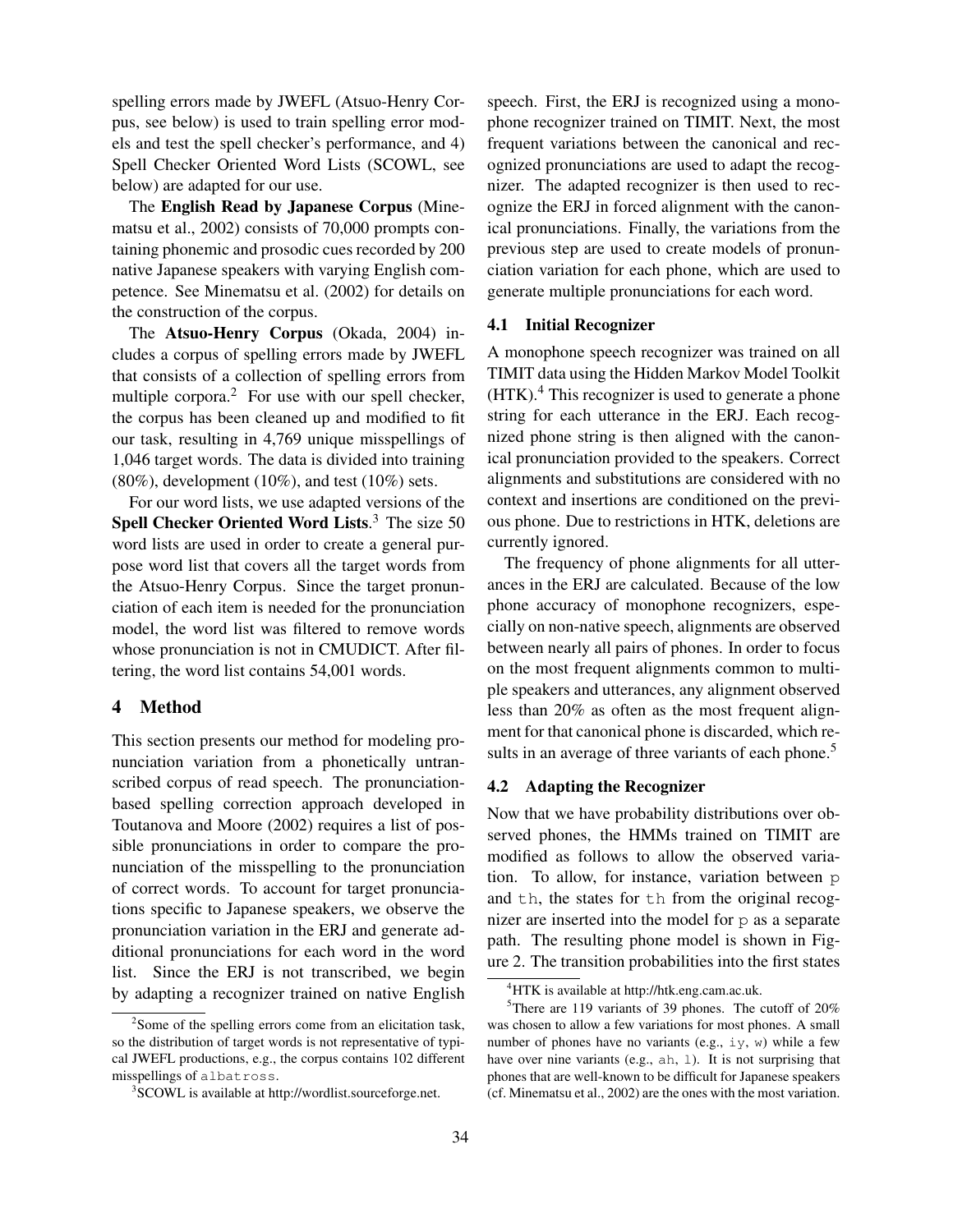

Figure 2: Adapted phone model for p accounting for variation between p and th

of the phones come from the probability distribution observed in the initial recognition step. The transition probabilities between the three states for each variant phone remain unchanged. All HMMs are adapted in this manner using the probability distributions from the initial recognition step.

The adapted HMMs are used to recognize the ERJ Corpus for a second time, this time in forced alignment with the canonical pronunciations. The state transitions indicate which variant of each phone was recognized and the correspondences between the canonical phones and recognized phones are used to generate a new probability distribution over observed phones for each canonical phone. These are used to find the most probable pronunciation variations for a native-speaker pronouncing dictionary.

#### 4.3 Generating Pronunciations

The observed phone variation is used to generate multiple pronunciations for each pronunciation in the word list. The OpenFst Library<sup>6</sup> is used to find the most probable pronunciations in each case. First, FSTs are created for each phone using the probability distributions from the previous section. Next, an FST is created for the entire word by concatenating the FSTs for the pronunciation from CMU-DICT. The pronunciations corresponding to the best n paths through the FST and the original canonical pronunciation become possible pronunciations in the extended pronouncing dictionary. The size 50 word list contains 54,001 words and when expanded to contain the top five variations of each pronunciation, there are 255,827 unique pronunciations.

## 5 Results

In order to evaluate the effect of pronunciation variation in Toutanova and Moore (2002)'s spelling correction approach, we compare the performance of the pronunciation model and the combined model with and without pronunciation variation.

We implemented the letter and pronunciation spelling correction models as described in section 2.2. The letter error model  $P_L$  and the phone error model  $P_{PH}$  are trained on the training set. The development set is used to tune the parameters introduced in previous sections.<sup>7</sup> In order to rank the words as candidate corrections for a misspelling r,  $P_L(r|w)$  and  $P_{PHL}(r|w)$  are calculated for each word in the word list using the algorithm described in Brill and Moore (2000). Finally,  $P_L$  and  $P_{PHL}$ are combined using  $S_{CMB}$  to rank each word.

#### 5.1 Baseline

The open source spell checker *GNU Aspell*<sup>8</sup> is used to determine the baseline performance of a traditional spell checker using the same word list. An *Aspell* dictionary was created with the word list described in section 3. *Aspell*'s performance is shown in Table 1. The 1-Best performance is the percentage of test items for which the target word was the first candidate correction, 2-Best is the percentage for which the target was in the top two, etc.

## 5.2 Evaluation of Pronunciation Variation

The effect of introducing pronunciation variation using the method described in section 4 can be evaluated by examining the performance on the test set for  $P_{PHL}$  with and without the additional variations. The results in Table 1 show that the addition of pronunciation variations does indeed improve the performance of  $P_{PHL}$  across the board. The 1-Best, 3-Best, and 4-Best cases for  $P_{PHL}$  with variation show significant improvement ( $p$ <0.05) over  $P_{PHL}$ without variation.

## 5.3 Evaluation of the Combined Model

We evaluated the effect of including pronunciation variation in the combined model by comparing the performance of the combined model with and without pronunciation variation, see results in Table 1. Despite the improvements seen in  $P_{PHL}$  with pronunciation variation, there are no significant differences between the results for the combined model with and without variation. The combined model

<sup>6</sup>OpenFst is available at http://www.openfst.org/.

<sup>&</sup>lt;sup>7</sup>The values are:  $N = 3$  for the letter model,  $N = 4$  for the phone model,  $m = 80\%$ , and  $\lambda = 0.15$  in  $S_{CMB}$ .

<sup>8</sup>GNU Aspell is available at http://aspell.net.